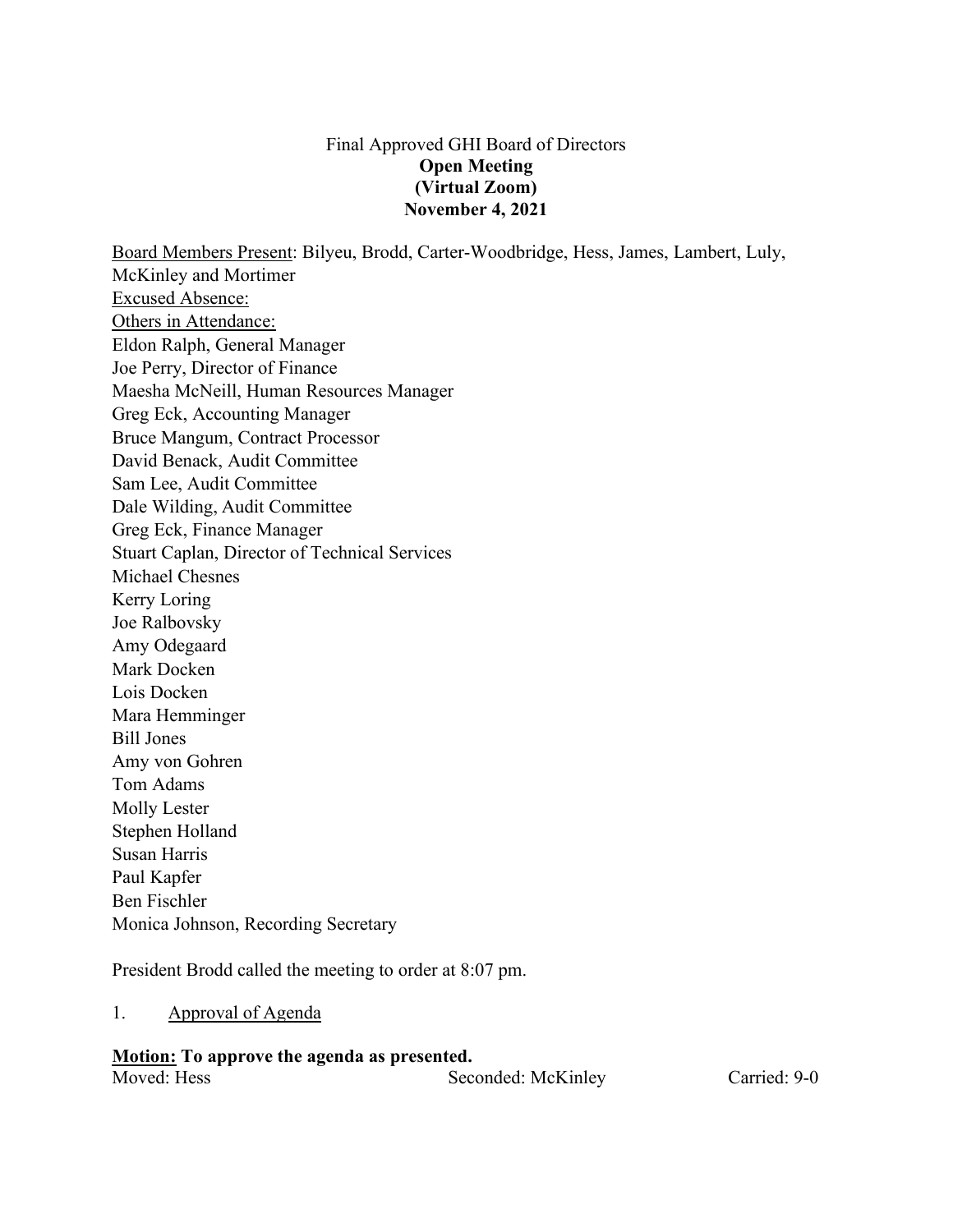#### 2. Statement of Closed Meeting

### 2a. Statement of Closed Meeting Held on October 27, 2021

A Complaint Panel comprised of Directors Stefan Brodd, Denna Lambert and Erin Bilyeu held a complaint hearing with a member on October 27, 2021, at 7:00 pm in a closed meeting as specified in the Maryland Cooperative Housing Corporation Act  $\S$  5-6B-19 (e) (1) (iv). The meeting was held via internet audio/video conference.

The motion to hold this closed meeting was approved during the closed meeting on October 7, 2021, by Directors Bilyeu, Brodd, Carter-Woodbridge, James, Lambert, Luly, McKinley and Mortimer.

### 2b. Statement of Closed Meeting Held on November 4, 2021

The meeting is in recess and will be reported on during a subsequent Open Meeting.

### 3. Visitors and Members (Comment Period)

Molly Lester, 6-M Hillside Road, asked about how would revisions to the agenda get to the membership before the meeting and meeting minutes available for members.

#### 4. Approval of Membership Applications

**Motion: I move that the Board of Directors approve the following persons into the cooperative and membership be afforded them at the time of settlement:**

- **Amanda R. Spaid, Noel P. Johnson, Tenants by the Entirety**
- **Marcia D. Aleksiewicz, Peter J. Aleksiewicz, tenants by the Entirety**
- **Gregory B. Wingerter, Sole Owner**
- **Charles O. Akintibubo, Sole Owner**

Moved: James Seconded: Hess Carried: 9-0

**Motion: I move that the Board of Directors approve the following Mutual Ownership Contract Change:**

• **Catherine Meetre, Margaret L. Strong, Joint Tenants is hereby changed to Margaret L. Strong, Sole Owner.**

Moved: James Seconded: Hess Carried: 9-0

## 5. Committee Reports

Director McKinley reported on the Storm Water Management Subcommittee and the Buildings Committee.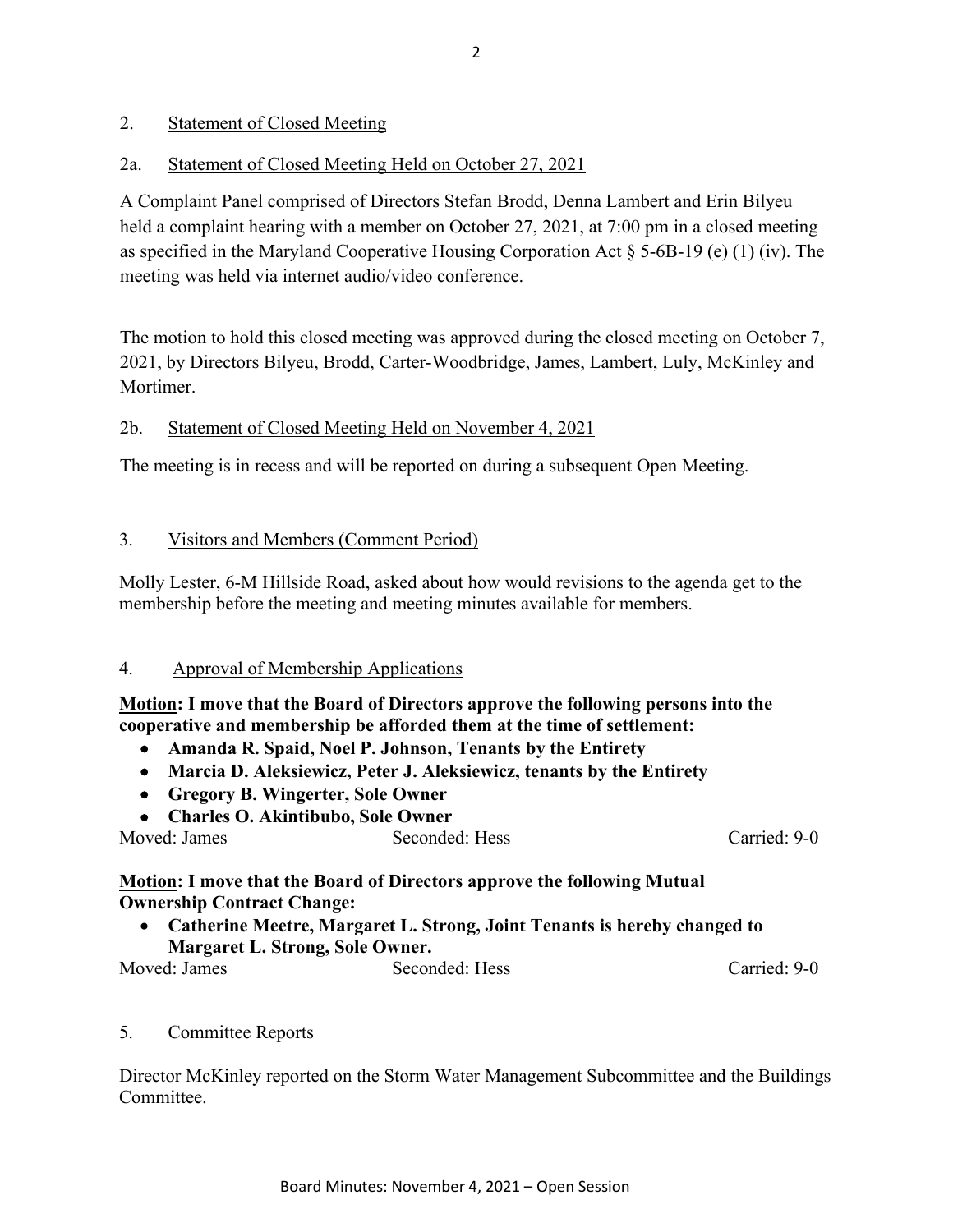#### 6. For Action or Discussion

#### 6a. Approve Minutes of the Open Meeting Held on October 7, 2021

## **Motion: I move that the Board of Directors approve the minutes of the Open Meeting that was held on October 7, 2021, as presented.**

| Moved: James    | Seconded: Bilyeu | Carried: 8-0-1 |
|-----------------|------------------|----------------|
| Abstained: Hess |                  |                |

#### 6b. Review 2022 GHI Operating Budget - 1st reading

The Board and Finance Committee met on October 14, 2021, to review the first draft of The 2022 GHI Operating Budget. Attachment #3 is the revised draft of the budget. Questions regarding the budget may be directed to Joe Perry, Director of Finance, at any time prior to the Board meeting.

**Motion: I move that the Board of Directors adopt The 2022 Operating Budgetfor Greenbelt Homes Inc., for first reading in the amount of \$ 13,841,840.00 with depreciation of Members' homes in the amount of \$1,214,000.00.** Moved: Luly Seconded: Hess Carried: 9-0

# 6c. Permit Request to Add a Second Story to an Existing One-Story Addition at 33-Q Ridge Road

*No Action. Moved to a future agenda.*

# 6d. Transition and Sustainability Task Force Proposal to Conduct a Membership Survey

The Transition Task Force/Member Engagement Work Group proposes to conduct a survey to obtain feedback from the membership regarding what they would like changed and what they would like to remain the same when GHI hires a new General Manager.

The results of the survey will be discussed during a membership townhall meeting to be held on January 30, 2022. Attachment #5a is the survey communications plan and Attachment #5b is the draft survey.

**Motion: I move that the Board of Directors accept the Transition Survey-Communication Plan and membership survey form as presented and authorize the Transition Task Force/Member Engagement Work Group to conduct the membership survey.** Moved: Hess Seconded: James Amended and carried by a later vote